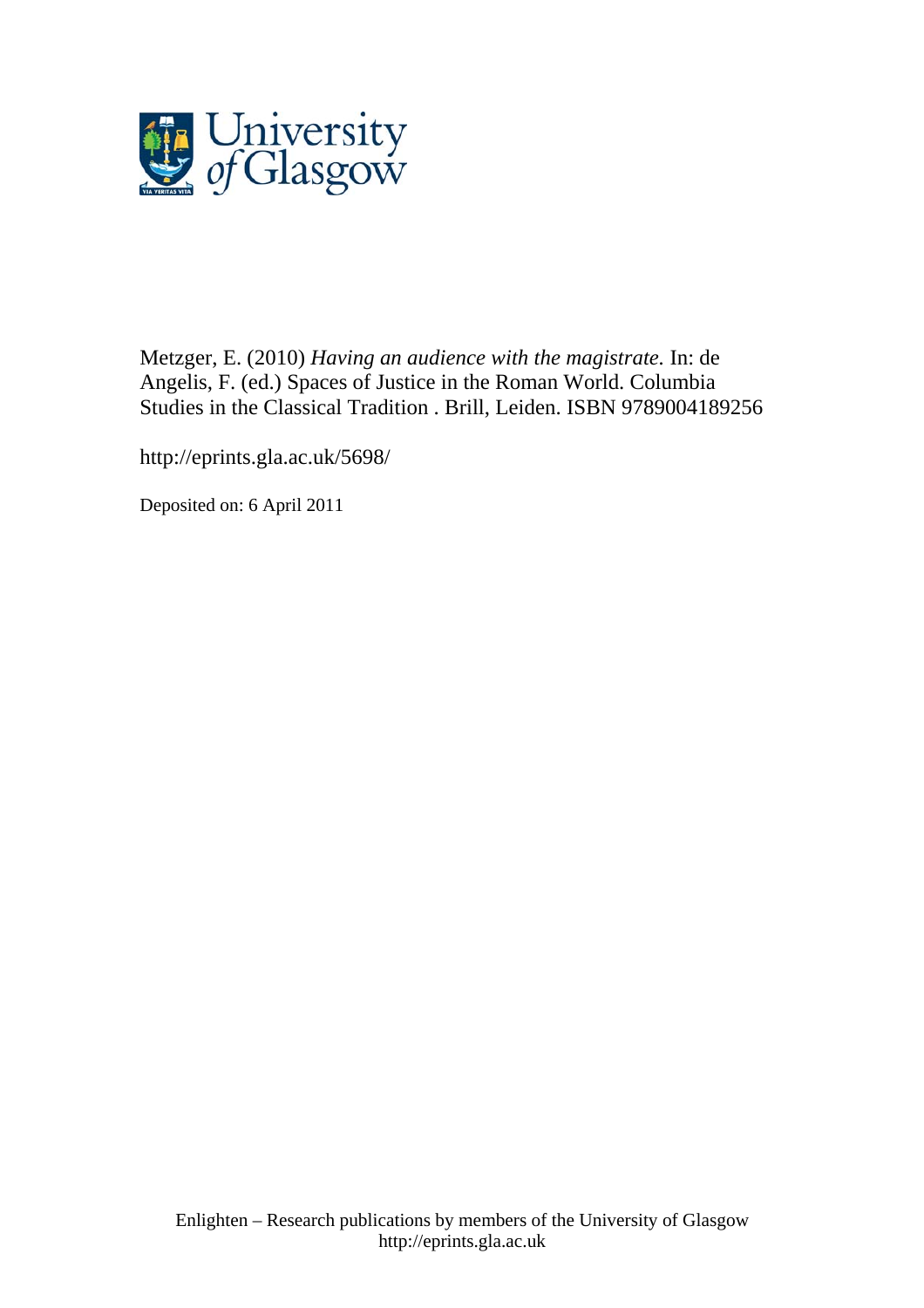# Having an Audience with the Magistrate

Ernest Metzger, Douglas Professor of Civil Law, University of Glasgow

*Abstract*. During the classical period of Roman law, civil lawsuits were divided into two proceedings: a brief proceeding before the magistrate, who decided certain preliminary matters, and a longer proceeding before a judge, who tried the case. The first proceeding is said to take place "in iure," which roughly means "in the magistrate's court." Unfortunately the figure "in court" has been understood too strictly to refer to the whole of the first phase, and this has given rise to the misunderstanding that the whole of the first phase took place in the magistrate's presence. The better view is that the first phase took place both in, and around, the magistrate's tribunal. This paper discusses several institutions of Roman civil procedure where the better view is evident. The paper concludes with a discussion of a first-century settle agreement from Puteoli; the settlement agreement illustrates the better view.

This paper was given at the conference: "Spaces of Justice in the Roman World," hosted by the Center for the Ancient Mediterranean, Columbia University, November 16-17, 2007.

A CIVIL lawsuit in classical Rome began with a short proceeding before the praetor, who helped the parties to compose their claims and defenses before he handed the matter over to a judge for trial.1 The same short proceeding took place in the courts of provincial governors and local judicial magistrates in small towns in Italy and the empire. The Roman sources use the term *in iure* to refer to this proceeding. The term broadly means "in court" or more precisely "in the magistrate's court."2 The modern literature has adopted the term, perhaps too hastily, to refer to the whole of the first phase, distinct from the second phase, before the judge.<sup>3</sup> Yet to use the term in this way suggests that the parties, from the beginning of the lawsuit to the conclusion of the first phase, are

1 Here and elsewhere 'classical Rome' refers to Rome from the late republic to the middle third century CE. This marks a period in which the formulary procedure prospered and then declined, and is conspicuous for the great juristic works it produced, as well as a refined machinery of private justice. 2 See e.g. D.1.1.11 (Paul., 14 *Ad Sab*.): *Alia significatione ius dicitur* 

*locus in quo ius redditur, appellatione collata ab eo quod fit in eo ubi fit*. 3 See e.g. Arangio-Ruiz (1935) 3; Cannata (1982) 142-52; Cervenca

(1983) 54; Seidl (1962) 161. To use the term in this way is not wrong, just an unfortunate shorthand.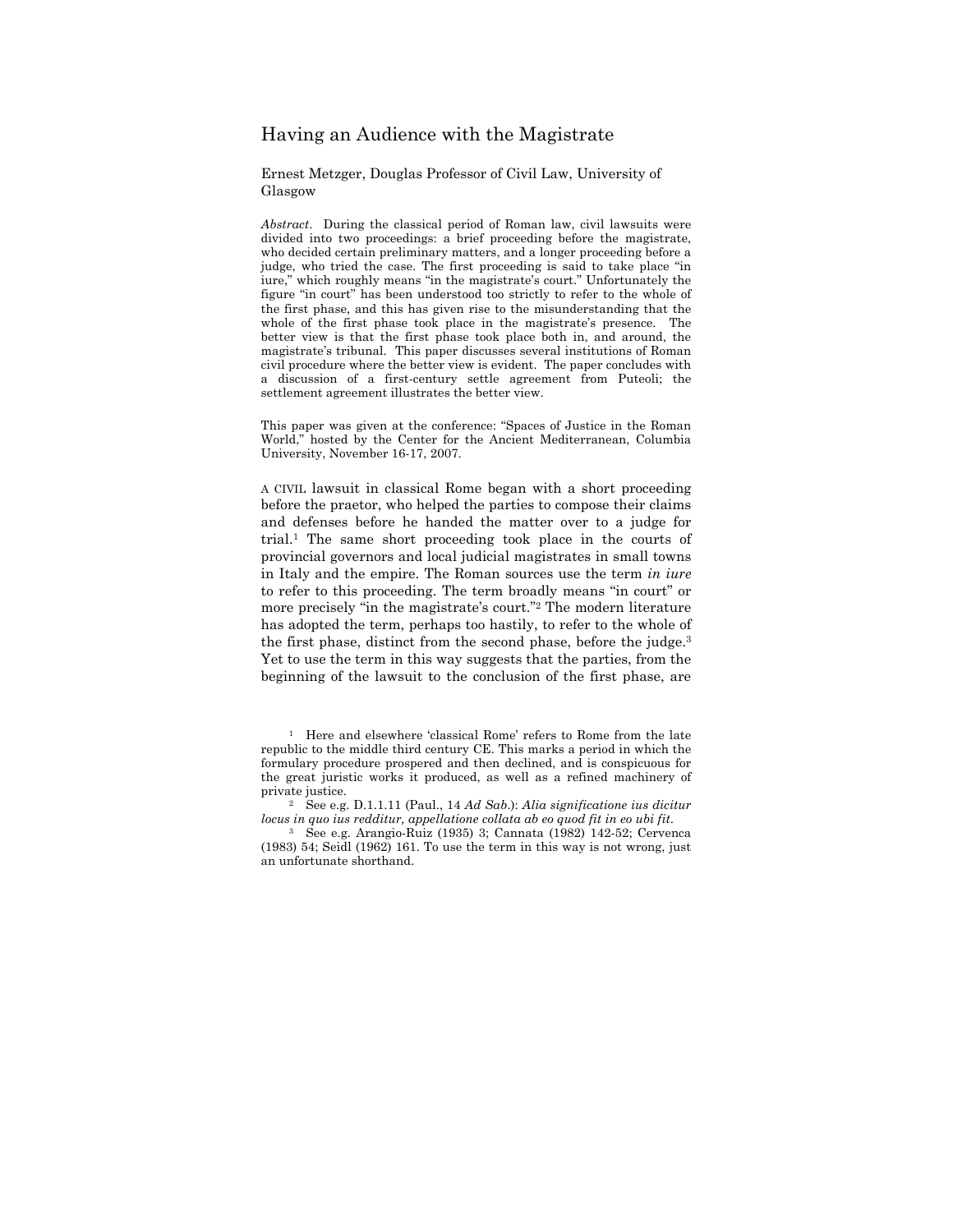"in the magistrate's court." The true picture is more complicated. During the first phase, the parties participated in a series of events, some taking place under the magistrate's supervision, others taking place privately, and still others taking place privately but with the magistrate's influence ever present. In short, not every event in the first phase took place "in the magistrate's court."

This would be nothing more than a point of terminology, but for the fact that the underlying assumption ("the first phase takes place in the magistrate's court") has so strongly affected our reading of the evidence and ultimately our reconstruction of Roman civil procedure. If the whole of the first phase took place before the magistrate, then any activity outside his presence, even activity that was obviously forensic in nature, was not properly part of the litigation. As it happens, much of this activity survives to us in documents. We therefore risk interpreting these documents without due appreciation of their relationship to the law of procedure. At worst, we risk interpreting them as examples of purely private decision-making. More generally, if the only meaningful events took place in the magistrate's presence, it is difficult to know where matters stood if the parties, for one reason or another, did not win an audience. Was their suit aborted? Was it "carried over" to the next sitting?

Until recently the common view stood by the proposition that a lawsuit's first phase took place entirely in the magistrate's court, and avoided any difficulties by drawing a very simplified picture of the proceedings. It was the common view that when a defendant had been summoned *in ius*, the parties appeared before the praetor straight away, and that the proceeding was usually completed on the day it began.4 This simplified picture relied on a very small quantity of evidence, much of it drawn from the *Digest*. The evidence of the *Digest*, unfortunately, reflects the interests and priorities of Justinian's compilers, who not surprisingly were more interested in what magistrates did, and in the sources of the magistrates' authority, than in detailing day-to-day litigation in a system that had all but disappeared three hundred years earlier. Nevertheless, new evidence eventually improved our understanding, and the death of the common view's simplified

4 See e.g. Talamanca (1990) 325-326: "Il convenuto *vocatus in ius* è tenuto a comparire immediatamente dinanzi al magistrato […] Dopo che le parti erano comparse dinanzi al pretore, la fase *in iure* della procedura si esauriva generalmente nel giorno stesso della presentazione." Compare Kelly (1966) 119 (doubting that cases could typically have passed through the *in iure* stage in a single day).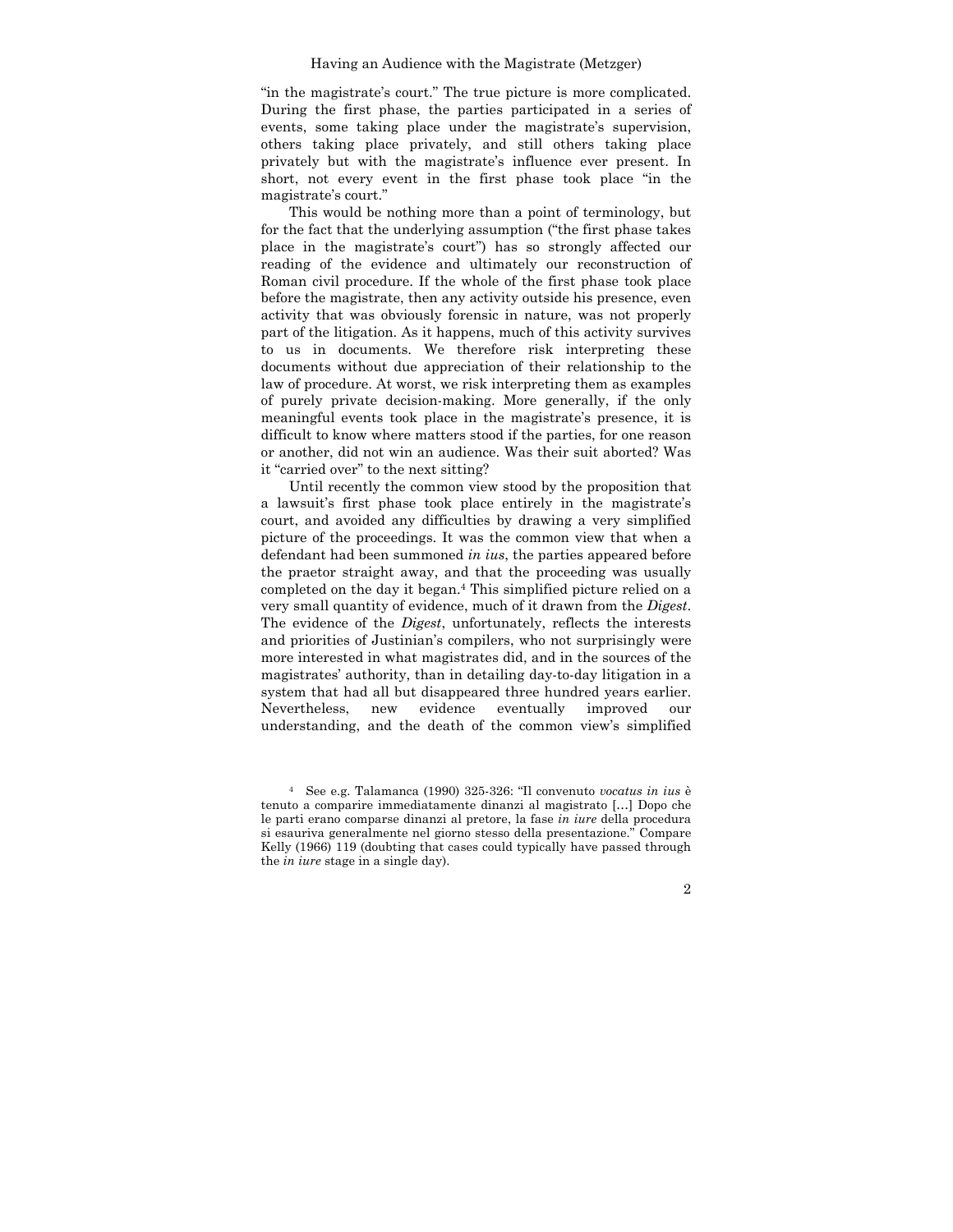picture we owe largely to the discovery of waxed tablets from Herculaneum and Puteoli.5 These documents record a great variety of different forensic transactions: oaths, stipulations, settlements, notice-giving, and many others. The old common view is hardly recognizable in this new evidence.

This essay discusses the mixed public and private nature of the first phase of a civil lawsuit in classical Rome. It presents a sample of evidence in order to underscore the misunderstanding in the statement "the first phase takes place in the magistrate's court." At bottom the misunderstanding is a confusion of space and time. A person can be actively engaged in a live lawsuit, properly commenced under the rules of the civil law, but nevertheless not in the presence of a magistrate. The phrases "in court" and "out of court," though commonly used in discussing Roman litigation, are ambiguous, referring as they do either to the state of being in litigation, or being in a certain space. The opening sections of this essay give a brief sketch of the first phase of a civil lawsuit while highlighting a few examples of events that are respectively private, *in iure*, or hybrid. The last section briefly examines a single document from Puteoli. The document records an oath, and the time and place of the oath nicely illustrate how two parties, even outside the magistrate's presence, are yet in the thick of litigation.

<sup>5</sup> The two finds contain collections of waxed wooden tablets that were originally attached as diptychs and triptychs. (This essay follows convention and refers to whole of the diptych or triptych as a "document.") The tablets from Herculaneum were discovered in the 1930s; texts were first published in the late 1940s and 1950s under the editorships of Giovanni Pugliese Carratelli and Vincenzo Arangio-Ruiz. In recent years Giuseppe Camodeca has re-edited many of these tablets, and a new edition is forthcoming. A catalogue of the Herculaneum tablets may be found in Rowe (2001), along with a bibliography. The Herculaneum corpus is best known for preserving a series of documents relating to a lawsuit brought by a young woman, Petronia Iusta. The literature on this lawsuit is enormous; a summary of the facts and a selection of literature may be found in Metzger (2005) 155-63; Lintott (2002) 560-565. The Puteoli tablets, a selection of which is discussed in this essay, were discovered in 1959 near Pompeii. These have been meticulously edited and published with photographs and extensive supporting materials in Camodeca (1990), with a useful review at Rowe (2001), and a more brief review at Metzger (2001). The Puteoli corpus comprises documents recording private transactions and events in litigation; its contribution to our understanding of civil procedure is enormous. An extensive treatment of Roman tablets generally, and the Campanian tablets in particular, may be found in Meyer (2004).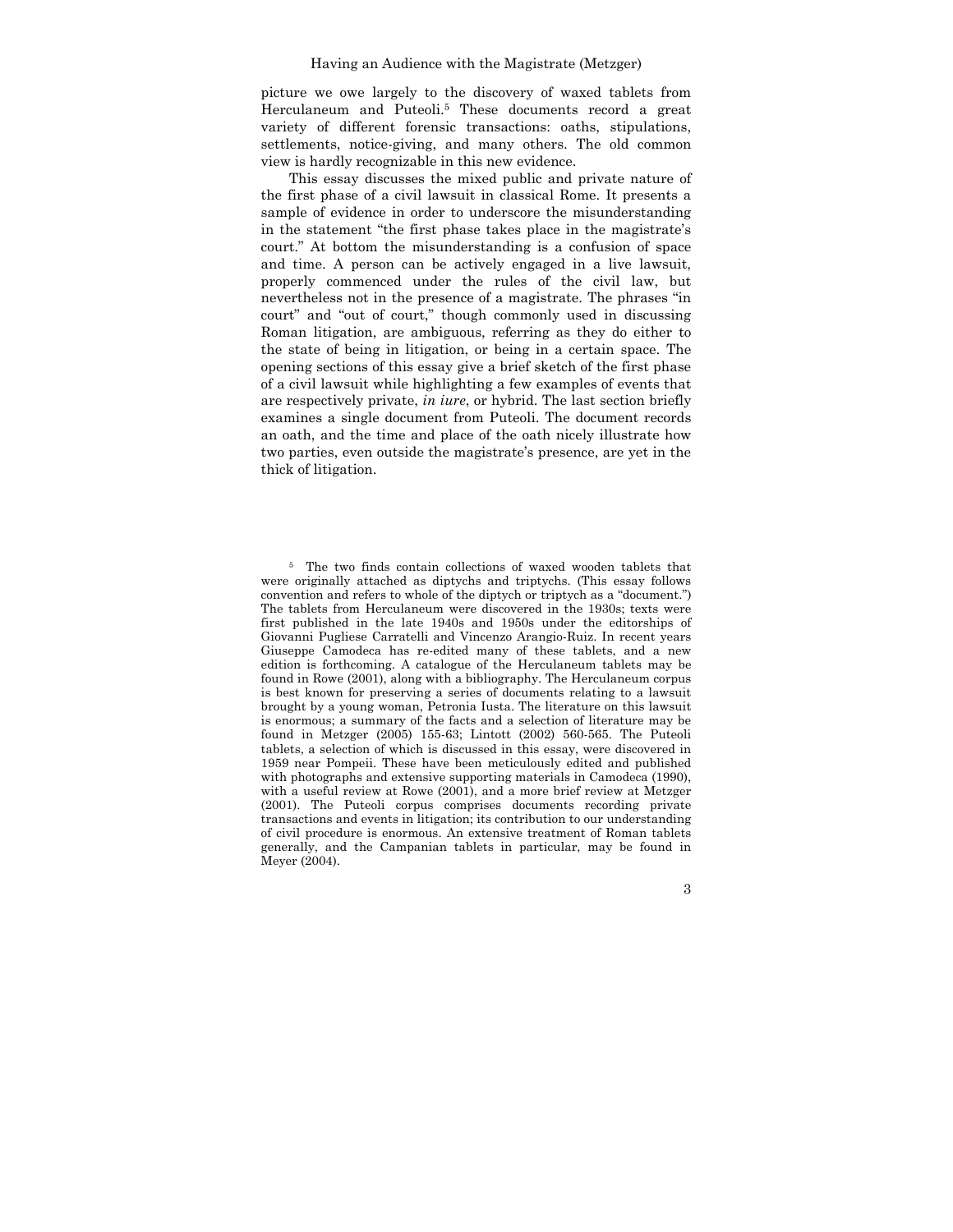### *Summons and delay*

From the time of the Twelve Tables, and throughout the period of the formulary procedure, a lawsuit would typically begin with *in ius vocatio*. 6 This means simply that the plaintiff would bring the defendant *in ius*. If the defendant did not come, and did not offer a suitable person (*vindex*) to represent him, the magistrate might grant an action against the defendant, or indeed threaten additional remedies.7

The common view is that summons by *in ius vocatio* was not only the means by which lawsuits typically began, but also the formal commencement of proceedings *in iure*. This view, however, credits the summons with greater significance than it possessed. The true picture is less tidy. For example, it was possible for a lawsuit to begin with a relatively informal "notice of the action," under which the plaintiff, by one of various means, informs the defendant about the action he intends to bring against him.8 In such cases the notice, not the summons, would mark the beginning of the proceedings. A second example: a defendant might be *vocatus* more than once in the same lawsuit. There is a famous example in Horace (*Sat.* 1.9), where he relates how he was pestered in the street by a man who followed him about, even though the man was due to appear *in iure*. The man had apparently been *vocatus in ius* on some earlier occasion, because the appointment he was avoiding was not his first appointment in that lawsuit. Nevertheless, as he and Horace walk about, his adversary finds him and *rapit in ius* (1.9.77).9

The third example is an especially significant one. We know that *in ius vocatio* was not the formal commencement of proceedings *in iure*, because a magistrate was not necessarily present to receive litigants. From a text of Ulpian we learn that the praetor gave a special remedy to litigants in local courts in Italy. Italian litigants, apparently, would occasionally arrive at

<sup>6</sup> *XII Tab*. 1.1-4. The text, commentary, and sources for *in ius vocatio* in the Twelve Tables may be found in Crawford (1996) vol. 2, 584- 90. The relevant *Digest* titles are *Dig.* 2.4-7. 7 See Kaser and Hackl (1996) 222-225. Some textbooks recite an

alternative to this procedure, under which the defendant makes a voluntary contract (a *vadimonium*) with the plaintiff to appear in court at a certain time. This view predates the discovery of documents from Herculaneum and Puteoli, and is disproved by them. See Metzger (2005) 7-64. The arguments are well summarized in these reviews: Scott (2007); Robinson (2006); Harries (2007); Meyer (2008). 8 Kaser and Hackl (1996) 220. This is discussed at length in the

next section.<br><sup>9</sup> See the extended discussion at Metzger (2005) 166-171.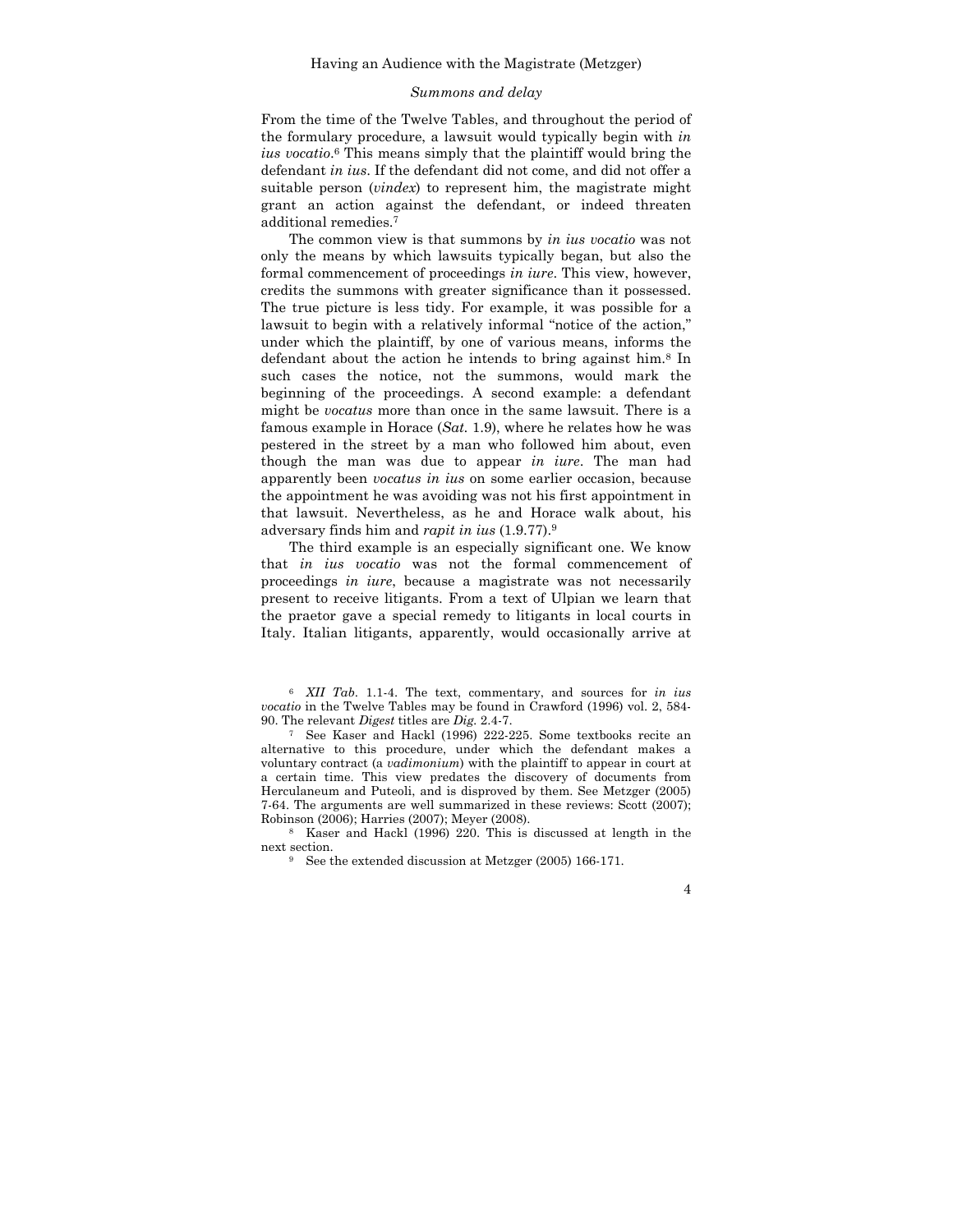the magistrate's court, but could not have an audience with the magistrate, either because the crowds were too great, or because no magistrate was administering justice at that time. A plaintiff could feel the delay very keenly, because he might be under pressure to bring an action within a certain period of time. To the plaintiff who has lost his action in this unfortunate way, the praetor promises *restitutio in integrum*:

Ait praetor: "sive cui per magistratus sine dolo malo ipsius actio exempta esse dicetur." Hoc quo? Ut si per dilationes iudicis [sc. magistratus] effectum sit, ut actio eximatur, fiat restitutio. Sed et si magistratus copia non fuit, Labeo ait restitutionem faciendam. "Per magistratus" autem factum ita accipiendum est, si ius non dixit: alioquin si causa cognita denegavit actionem, restitutio cessat: et ita Servio videtur. Item per magistratus factum videtur, si per gratiam aut sordes magistratus ius non dixerit. (*Dig.* 4.6.26.4 [Ulp., *12 Ad ed.*])

The praetor says: "Or if it is shown that an action was lost because of the magistrates, without fraud on [the claimant's] part." Why is this included? So that *restitutio* can be given when an action is lost by the delays created by a [magistrate]. Labeo says *restitutio* will also be given if magistrates were not available. Note that the words "because of the magistrates" should be understood to mean the failure to administer justice: if, on the other hand, the magistrate denied the action *causa cognita*, there will be no *restitutio*: this is Servius' opinion. Moreover, something is regarded as done "because of the magistrates" also when the magistrate does not administer justice out of bias or corruption.

The lesson is that *in iure* is sometimes a privileged place to be, and summons by *in ius vocatio* is not necessarily the "formal commencement" of anything at all.10

# Editio actionis

One of the earliest events in the first phase of a lawsuit might take place far from any magistrate; it was a private matter between the parties. A plaintiff was obliged to tell the defendant about the action he intended to bring.

<sup>10</sup> For further discussion of *restitutio* in this text, and the very different remedy employed in first-century Spain, see Metzger (2005) 117- 119.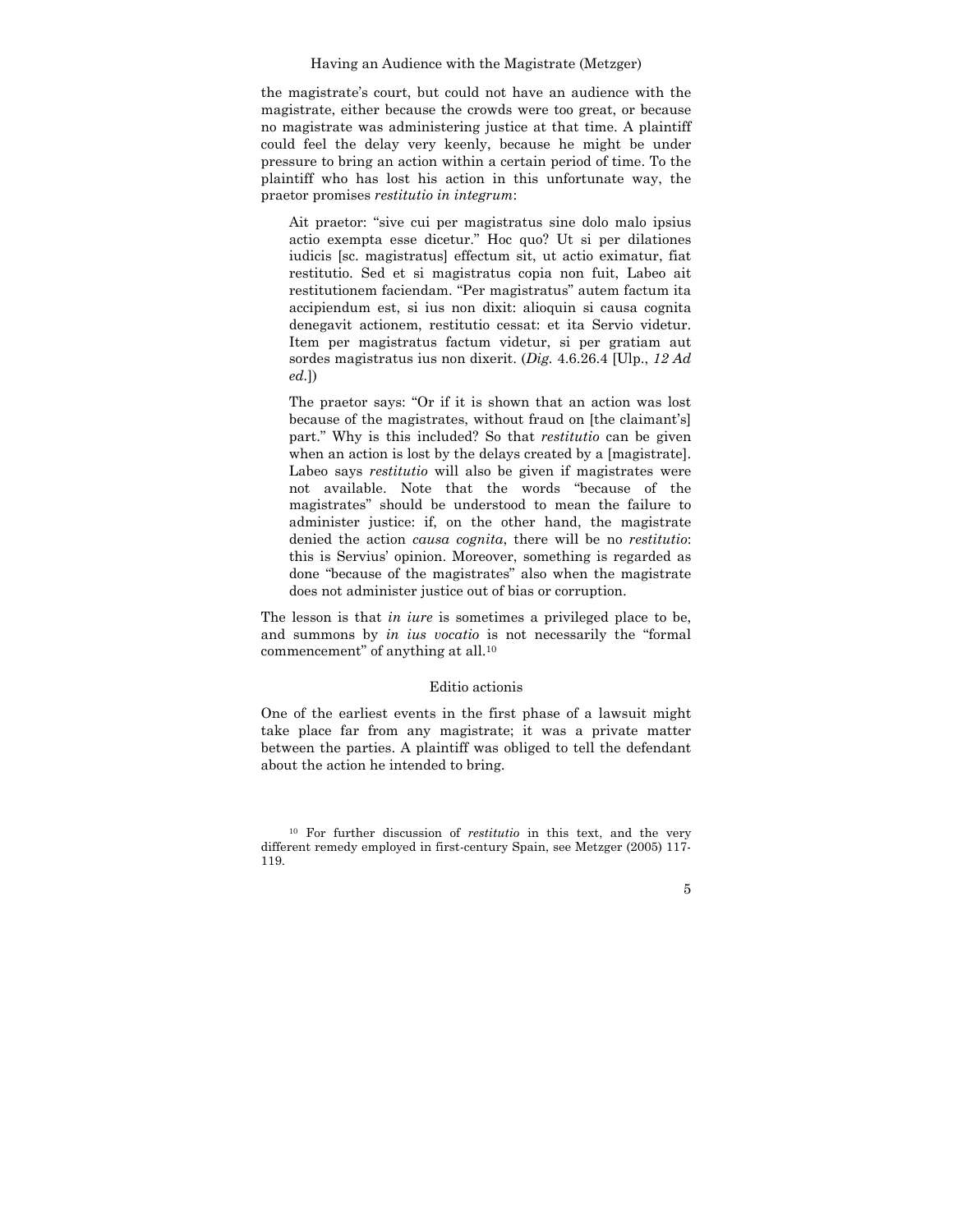Qua quisque actione agere volet, eam edere debet: nam aequissimum videtur eum qui acturus est edere actionem, ut proinde sciat reus utrum cedere an contendere ultra debeat, et si contendendum putat, veniat instructus ad agendum cognita actione qua conveniatur. Edere est etiam copiam describendi facere vel in libello complecti et dare vel dictare. Eum quoque edere, Labeo ait, qui producat adversarium suum ad album et demonstret quod dictaturus est, vel id dicendo, quo uti velit. (*Dig*. 2.13.1pr.1 [Ulp., *4 Ad ed.*])

Anyone who intends to bring an action should give notice of that action. For it seems quite fair for one who is about to sue to indicate the action, so that the defendant will then know whether he should give in or mount a defense, and should he decide on the latter, so that he will come to the contest prepared, with an understanding of the action with which he will be sued. One can give notice by providing the means for writing down, by expressing it in a written statement and handing it over, or by dictating it. Labeo even says that one gives notice when he brings his adversary to the *album* and points to what he would otherwise dictate, or says what he intends to use.

This is the so-called *editio actionis*, or notice of the action. Ulpian states what were probably the main advantages of the rule — the possible avoidance of litigation, and barring that, a well-informed defendant. More generally, the proceedings before the magistrate, and particularly the settling of the words of the formula, would be intolerably slow and awkward if the defendant were learning then for the first time where his alleged liability lay.

The institution of *editio actionis* perfectly illustrates the nature of the first phase, as well as the evolution in scholarship on civil procedure. Until recently a strikingly dogmatic view, championed by Moritz Wlassak and Otto Lenel, strongly influenced the common understanding of *editio*. 11 This was the view that *litis contestatio* ("joinder of issue"), which closed the first phase, was a formal contract between the parties. Adherents of this view argued as follows. The contract was created by two acts:

<sup>11</sup> See Wlassak (1924) 72-104; Lenel (1894) 377. The argument is discussed at length and criticized in Jahr (1960) 165-206, but still holds sway in Cannata (1982) 143; Buti (1984) 193-94; Kaser and Hackl (1996) 220-221, 232; and Barreiro (1999) 37-38. The argument is criticized in Bürge (1995). Bürge's criticism is discussed briefly below. I have omitted any discussion of the second of Bürge's subjects, the disclosure of evidence (*editio instrumentorum*).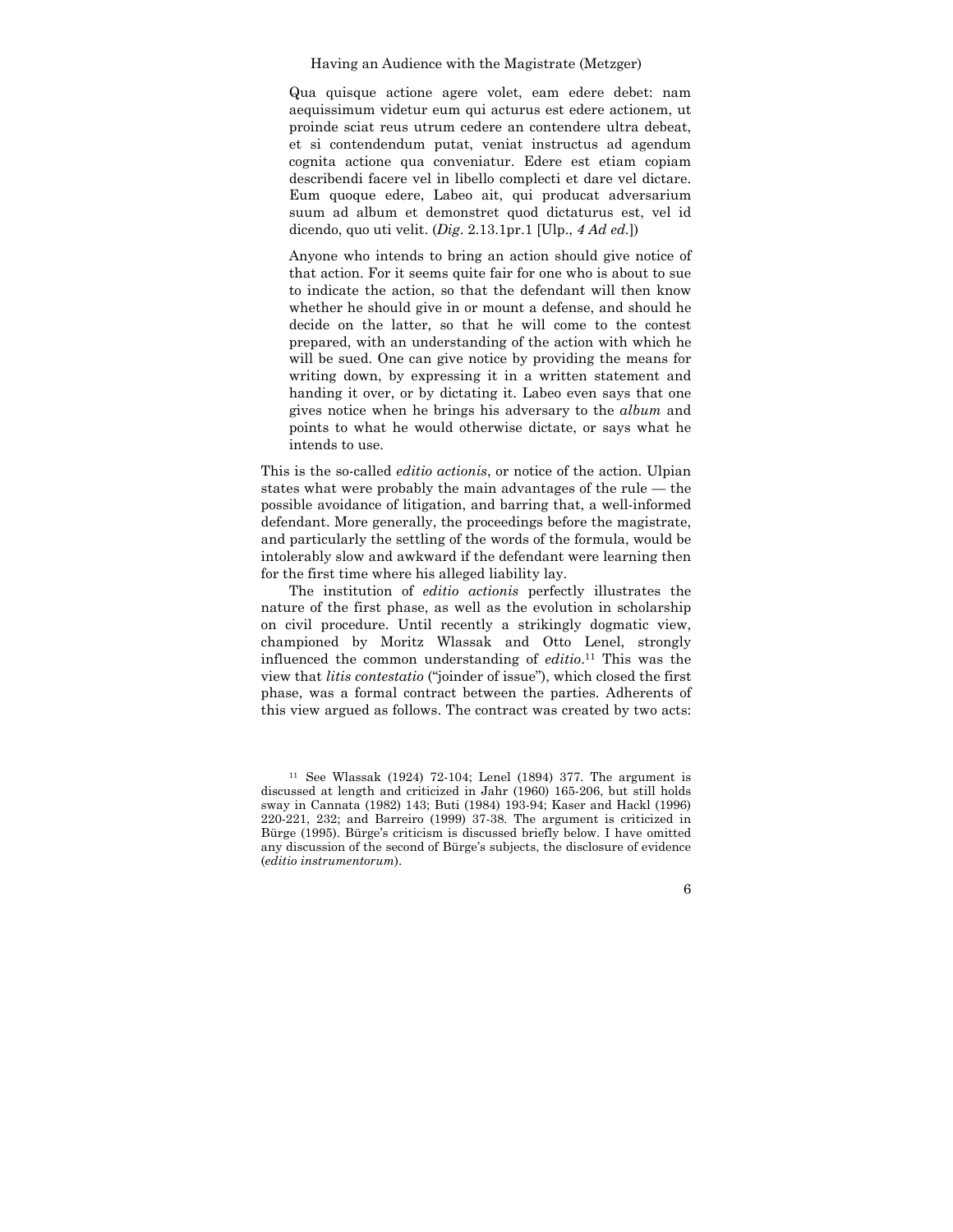the *edere iudicium* of the plaintiff, and the *accipere iudicium* of the defendant. The *edere iudicium* "mirrored" the *editio actionis*  described by Ulpian in the passage just quoted. Under each, the plaintiff informed the defendant about the nature of the action he intended to bring, and under each, the available methods for giving the information were largely the same (the exception being *producere ad album*, which was restricted to *editio actionis*). Crucially, however, the *editio actionis* was informal and took place at the time of summons. It was merely the "vorbereitende Edition" ("preliminary notice"), to be distinguished from the "endgültige Edition" ("final notice"), which was formal, took place in the presence of the magistrate, and contributed to *litis contestatio*. 12 Thus the view prevailed that *editio* was a two-fold act, first performed informally out-of-court, then performed formally before the magistrate.

The two-fold *editio* had doubters, but it was only in 1995 that Alfons Bürge put the idea to rest. Bürge's study of *editio* is valuable not only for what it brings to the subject itself, but also for our understanding of space. Briefly, Bürge argues that the parties would enjoy a degree of freedom of decision-making or "Spielraum" in the formulation of their claims and defenses, up until those claims and defenses were made firm at *litis contestatio*. In effect, the *editio actionis* was an opportunity and catalyst for advancing the suit in the direction of (if not in fact to) some resolution. A plaintiff might use this freedom of decisionmaking to change the nature of the action he intended to bring; a defendant, to negotiate some kind of settlement. Bürge also gives less obvious examples: representatives who have the freedom to contrive to their principal's advantage without being bound to a particular *editio*; debtors who admit the debt announced to them by *editio*, and thereby avoid the charge of recalcitrance, as well as winning some additional time to pay.13 This is the kind of "Spielraum" that the sources on *editio* describe; there is no warrant for a supposed two-fold, informal-then-formal *editio*, nor the exaggerated spatial distinction between "in court" and "out of court" that the view presumes. "When we leave off supposing that a two-fold *editio* is attested anywhere in the sources, it becomes clear how the subject of the lawsuit is *gradually* finalized through the parties' interaction. We can view the *editio* requirement with emphasis on the parties' interaction, the product of private

<sup>12</sup> As Bürge points out, there has never been any direct evidence for the two types of *editio*. The theory is built largely on logical argument. See Bürge (1995) 2-3. 13 Bürge (1995) 7-8, 14-16.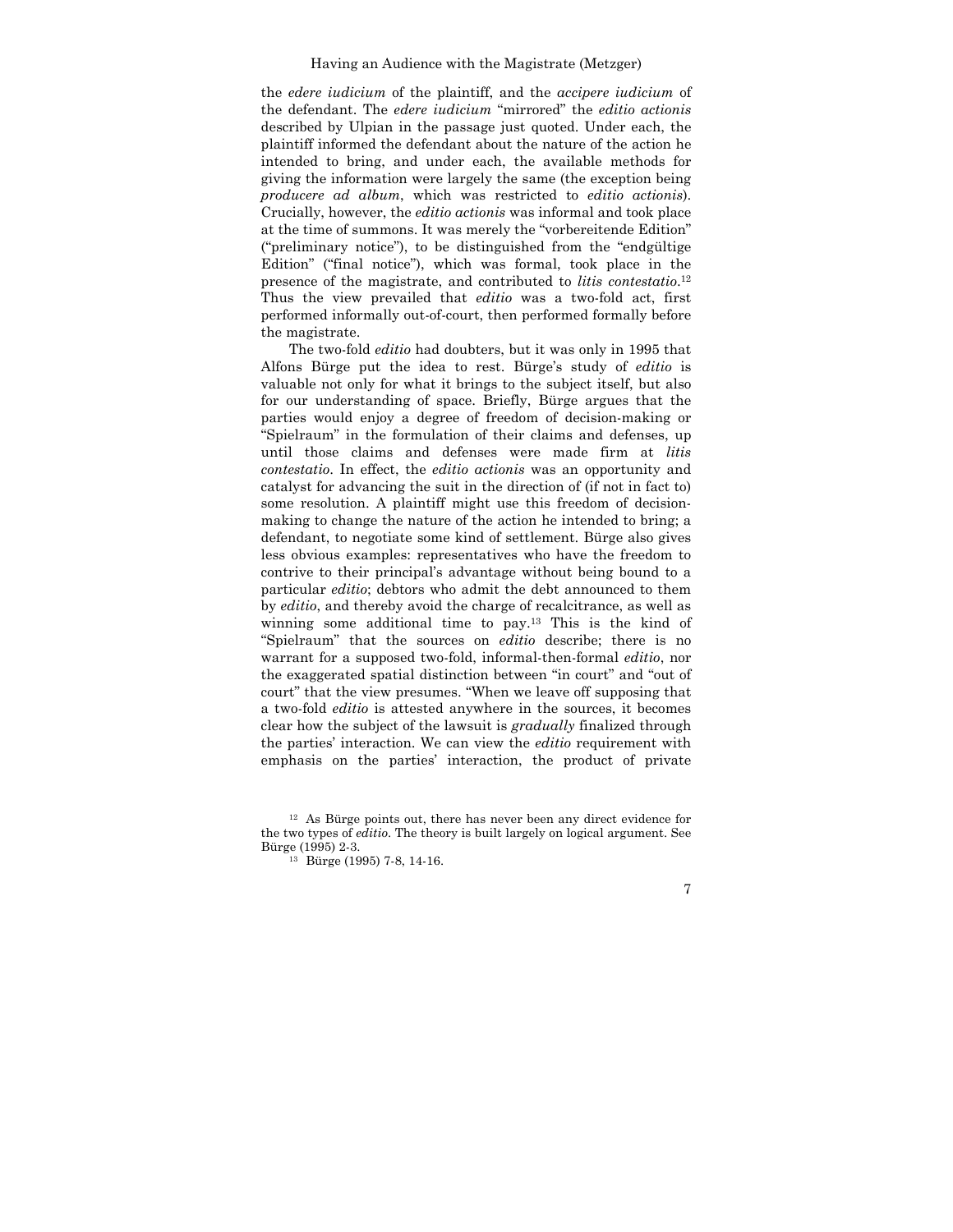autonomy, or we can focus more on those acts of the magistrate that bring that preliminary activity to an end, but it makes very little difference which we do."14

## Interrogatio in iure

If the parties cannot settle their dispute during this preliminary phase, a plaintiff may use his power of summons to bring the defendant to the magistrate. Many plaintiffs, having done so, will need nothing more from the magistrate than a formula and an "order to judge" directed at some suitable local man.15 But others may have more specific business to conduct, and the document quoted below, from first-century Puteoli, records an example. The *interrogatio in iure* that the document records took place in the magistrate's presence, and is included here to show the obverse of the *editio* described above, which could take place virtually anywhere. That certain events in the first phase took place in the magistrate's presence is obvious; the value of the quoted document lies in the fact that, exceptionally, it declares on its face that the events took place *in iure*, and even names the magistrate.

In iure apud Lucium Granium Probum duumvirum Gaius Sulpicius Faustus interrogavit Aulum Castricium Onesimum essetne heres Aulo Castricio Isochryso et quota ex parte. Aulus Castricius Onesimus respondit se ex parte XII Aulo Castricio Isochryso et ex parte XXIV partis quintae heredem esse. (*TPSulp*. 23) (35 CE).16

*In iure* before Lucius Granius Probus, duumvir, Gaius Sulpicius Faustus questioned Aulus Castricius Onesimus as to whether he was heir to Aulus Castricius Isochrysus and to what share. Aulus Castricius Onesimus answered that he was heir to Aulo Castricius Isochrysus to the share (1/12 +  $1/24$ ) ÷ 5.

14 Bürge (1995) 43-44 (emphasis added): "Verzichtet man darauf, eine in den Quellen nirgends belegte Zweiteilung der *editio* zu postulieren, tritt deutlicher hervor, wie das Prozeßthema im Zuge der Interaktion der Parteien *allmählich* verfertigt wird. Ob wir nun beim Zwang zur *editio*  mehr den Akzent auf die von der Privatautonomie getragene Interaktion zwischen den Parteien legen, oder ob wir mehr auf die Handlungen des Gerichtsmagistraten achten, die das Vorverfahren abschließen, tut vorerst

wenig zur Sache." 15 The best surviving example of a formula, including the *iudicare iubere*, is *TPSulp*. 31 (52 CE), at Camodeca (1990) 97-98. 16 Camodeca (1990) 79-80.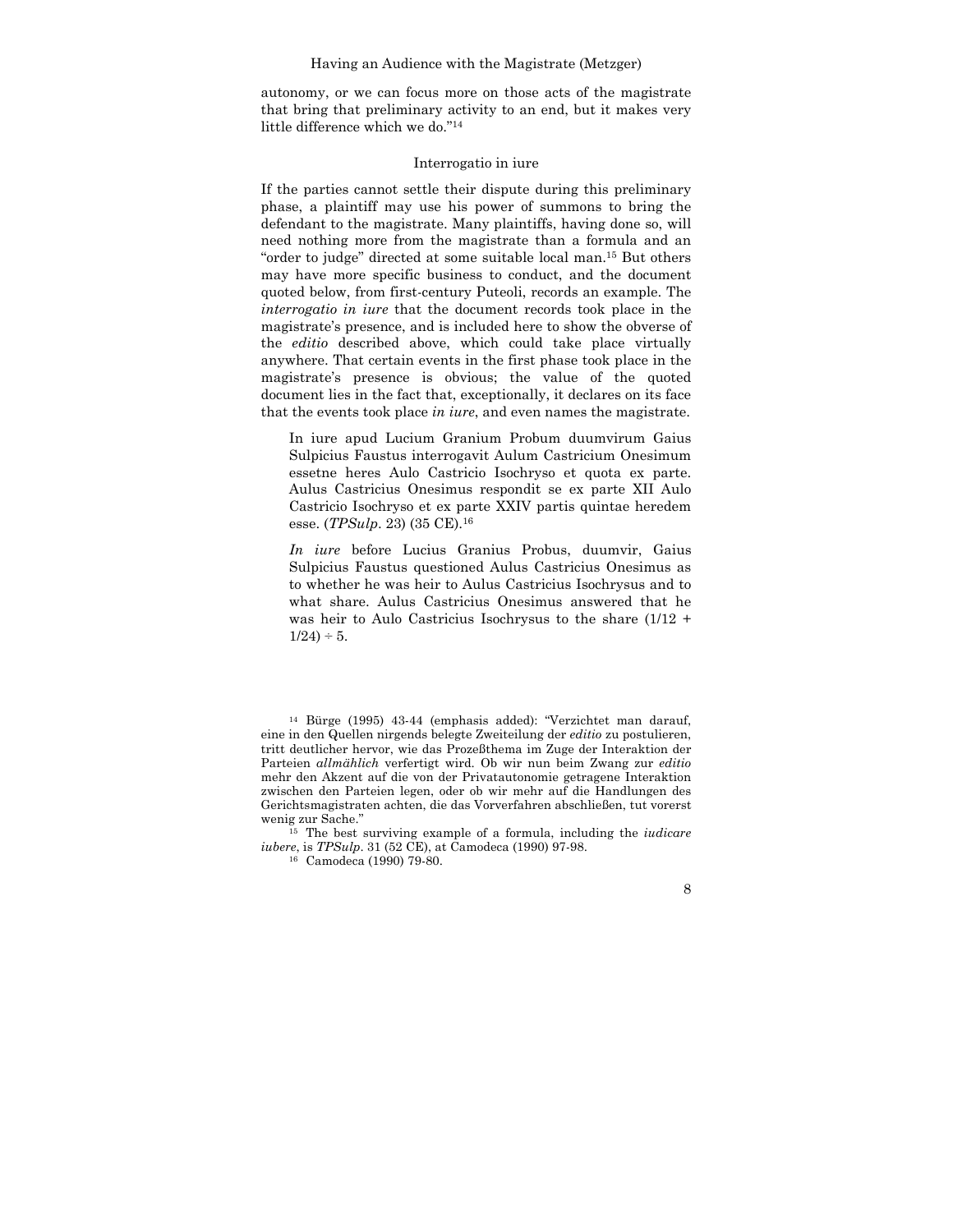An *interrogatio* was required in certain cases to establish facts for the forthcoming trial, and also to help the plaintiff to decide whether he should proceed to trial or not. Here, Gaius Sulpicius Faustus is probably a creditor of Aulus Castricius Isochrysus, and is keen to determine to what degree the heirs of his debtor may be liable.17 He must make this inquiry in the magistrate's presence.

## *Postponement*

The natural end to the first phase is the drafting of a formula and joinder of issue. Not every pair of litigants is so fortunate, however. When the end of the day arrives, or when a magistrate is required to leave for some reason, there may still be groups of litigants nearby, either waiting their turn, or negotiating with each other. This is an awkward time, because the litigants know they will have to reassemble on some day in the future. The plaintiff, who is seeking an action or other remedy, does not need any special inducement to return, but the defendant of course feels differently. It is an easy matter for the defendant to make himself difficult to find, and he might even hope to "run out the clock," i.e., remain out of the way until the plaintiff's action is time-barred, or until some event hinders its prosecution.18 The solution to this awkwardness is a simple one, and is described by Gaius.

Cum autem in ius vocatus fuerit adversarius neque eo die finiri potuerit negotium, vadimonium ei faciendum est, id est, ut promittat se certo die sisti. (Gaius, *Inst.* 4.184)

However, when the defendant has been called *in ius*, but matters cannot be completed on that day, a *vadimonium*  must be made to him, that is, so that he promises to be present on a particular day.

A *vadimonium* was a stipulation-and-promise: a plaintiff asked the defendant whether he would promise to return on a certain day, and the defendant gave the promise. To that extent, it was a very ordinary private contract. But the contract was not a voluntary act, rather it was ordered to be performed by the magistrate: *vadimonium ei faciendum est*. This terse formula

<sup>&</sup>lt;sup>17</sup> See *Dig.* 11.1.1pr (Call., 2 *Ed. monit.*); Camodeca (1990) 83.<br><sup>18</sup> The Roman legal system was not of course helpless against recalcitrant defendants; see the edictal provisions cited in Lenel (1927) 415-16. But there is reason to think that the more severe measures were cumbersome to enforce. See the discussion at Metzger (2005) 170.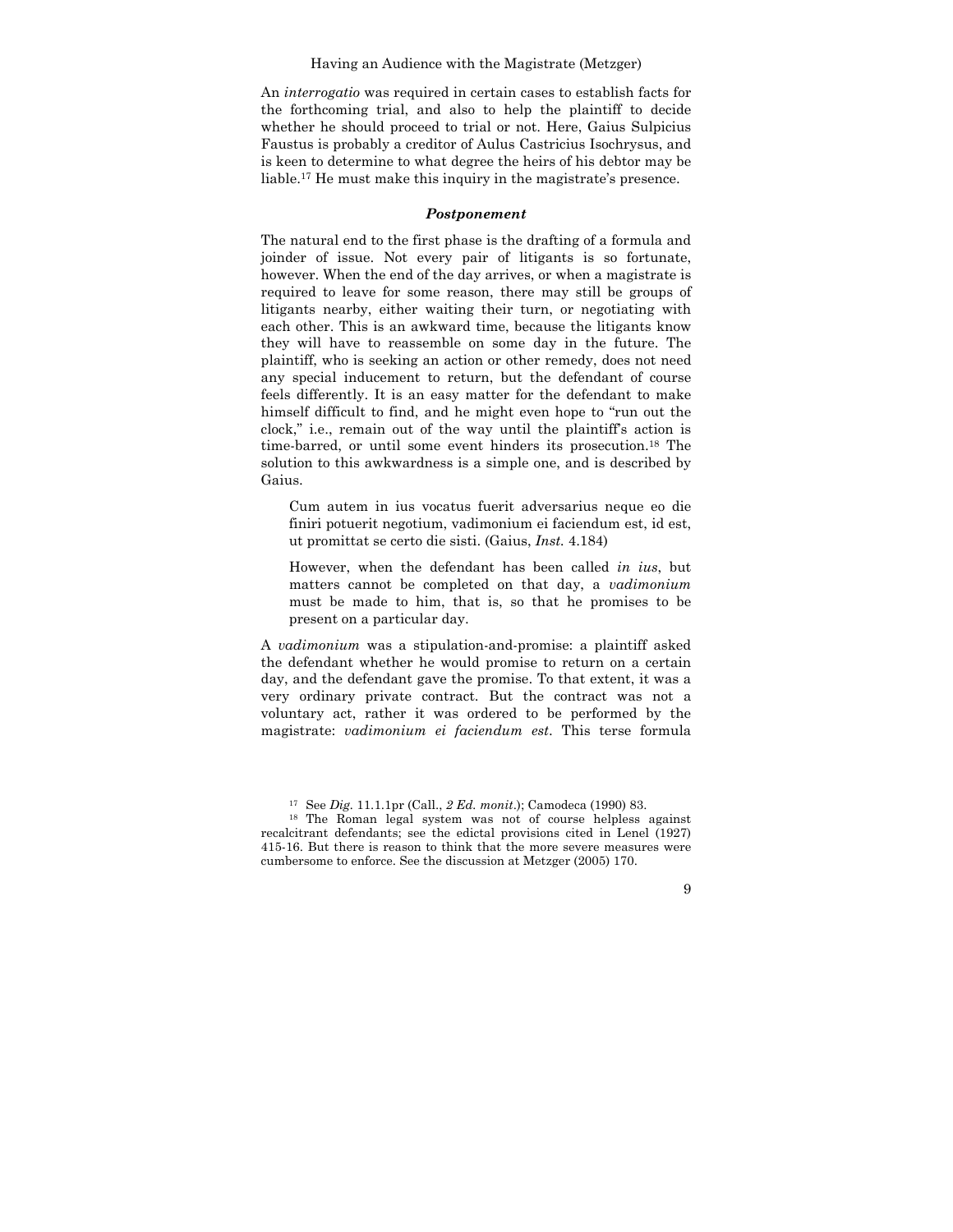reappears in virtually all of the surviving *vadimonium* documents from Herculaneum and Puteoli.19 One imagines that the litigants were ordered to perform their *vadimonia* with some variant of these words, that they did so, and that they duly recorded the fact that they had performed what they were ordered to perform.

We run into a problem when we try to visualize many groups of litigants, all making these contracts at the same time, at the end of the day. Our first thought is perhaps that the litigants formed a line, and that each pair stood in front of the magistrate for a moment as he addressed them, telling each pair to make a contract. Happily, this does not appear to have been the case. With the help of new evidence, we now suspect that postponements were ordered *en masse*.

The new evidence that made this understanding possible is the *lex Irnitana*, discovered 25 years ago. It is a first-century "town charter" for a small *municipium* in Baetica, and contains a great deal of material describing how civil lawsuits were conducted.20 The following excerpt is from a provision on postponements.

Quicumque in eo municipio duumvir iure dicundo praerit […] intertium dato. Idque proscriptum in eo loco, in quo ius dicet, maiore parte cuiusque diei per omnes dies, per quos intertium dari debebit, habeto ita ut de plano recte legi possit. (*Lex Irnitana* 90.27–31)

Whichever duumvir in that *municipium* is in charge of administering justice […] shall grant three-day postponements. And he shall publish it, in the place where he administers justice, for the greater part of each day, throughout all days on which he is supposed to grant threeday postponements, so that it can be read from ground level.

For present purposes, the most important new item of information given us by the *lex Irnitana* is the magistrate's obligation to perform a postponement once per day.21 At the end of a sitting, he

19 See Metzger (2005) appendix, Nos. 9-18, 20-24, 34-37. The formula has been discussed and debated for many years; the most recent discussions are in Platschek (2001); Metzger (2005) 55-63. Readers should note that Richard Neudecker, in this volume, interprets the *vadimonia* set out in these documents as substitutes for summons, rather than devices to aid postponements. At one time, it was indeed the common view to read the documents as Neudecker does. See Meyer (2008) 101-102. 20 The leading critical texts are González (1986); Lamberti (1993). 21 This much debated portion of the *lex Irnitana* is discussed

thoroughly in Metzger (2005) 111-135.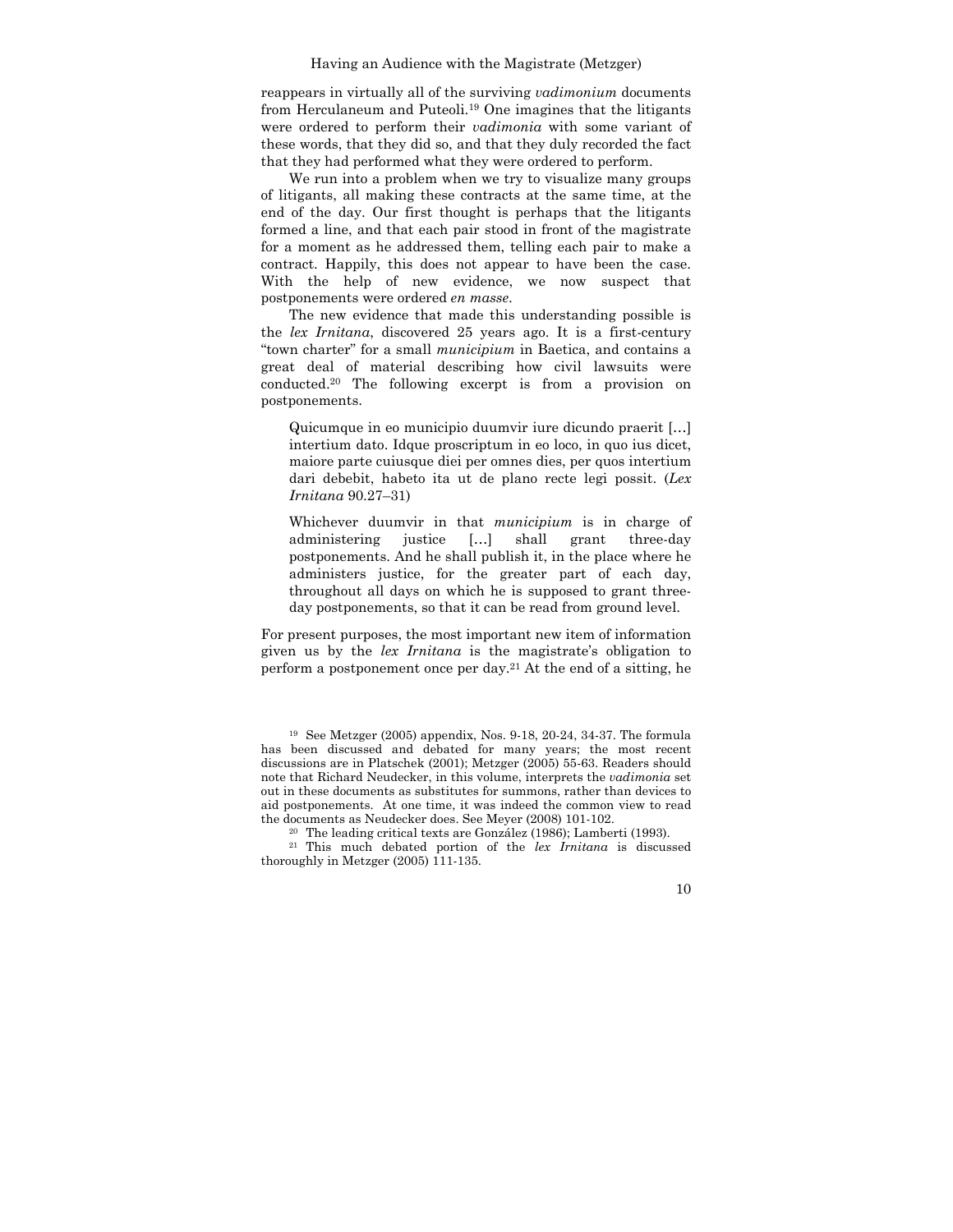would postpone pending matters until the day-after-the-next. A single, collective postponement is a powerful device. It allows an orderly exit of litigants at the end of the day, their *vadimonia*  duly (and simultaneously) performed. And because the performance of *vadimonia* can be compelled *en masse*, no litigant requires a personal audience with the magistrate.<sup>22</sup> We come to appreciate that litigants can come and go, day after day, their lawsuits very much alive, yet never have a face-to-face meeting with the magistrate.

#### *A Settlement Agreement from Puteoli*

The argument of this essay is a very simple one: it is a mistake to assume that one who acts outside the presence of a magistrate is necessarily acting outside litigation. One document from the Puteoli archive illustrates the point well. It does so because it contains enough internal evidence to allow us to place the events squarely in the middle of litigation, but also out of the presence of the magistrate. The document records the giving of an oath, called a *iusiurandum in iure* ("oath *in iure*"). The institution requires a brief introduction.23

The *iusiurandum in iure* does not attract much notice in the literature; it was a limited and self-contained act, important only to the participants, and it employed a *sui generis* legal language. The purpose of the oath was to remove certain matters from litigation. The two contesting parties could agree to put any fact or facts out of dispute, and equally they could decide to put any legal conclusion out of dispute (i.e., to agree that the defendant

22 The notice which the magistrate was obliged to publish for the better part of the day remains somewhat mysterious. Something like the following is possible: *In VIII kalendas Iulias vadimonia fieri iubebo*, or less specifically: *In diem tertium sive perendinum vadimonia fieri iubebo*. For the phrase *vadimonia fieri iubebo* see Val. Prob., *De Notis Iuris* 6.63 (*V.F.I. vadimonium fieri iubere*). For details on notice in the *lex Irnitana*,

see Metzger (2007) 200-203. 23 The principal evidence is in *Dig.* 12.2, though that title also contains fragments of discussion of different oaths, insufficiently distinguished from one another by Justinian's compilers. The edict on the specific oath discussed here, along with model *formulae*, is given in Lenel (1927) 149-151. Kaser gives a sound discussion of the institution, though not entirely up-to-date: Kaser and Hackl (1996) 266-269. The word *iusiurandum* is used in a wide number of contexts which have nothing to do with the specific institution under discussion; see Kaser and Hackl (1996) 266 note 1.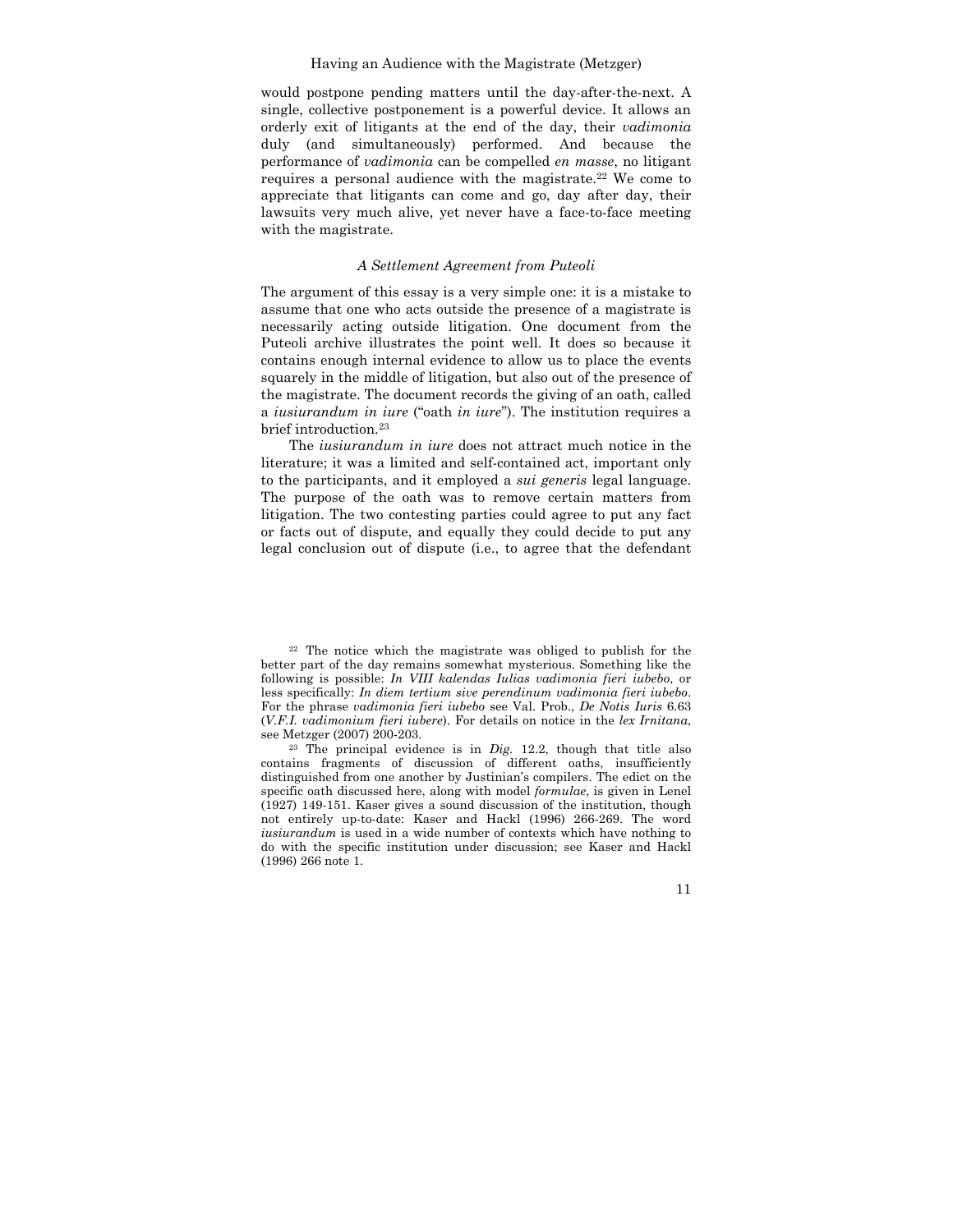did not owe a debt was probably a typical use).<sup>24</sup> They could of course also put the entire controversy out of dispute, and not proceed to litigation at all. While there is perhaps little in the *iusiurandum* for a modern lawyer to admire and remark on,<sup>25</sup> to the Romans the institution was probably an important one. The reason is that it afforded the parties a degree of secrecy that the publicity of the *in iure* proceeding and trial would spoil. Any details in a legal affair that embarrassed or diminished one's reputation could be hidden from view by a *iusiurandum*. This is an important and underremarked aspect of the institution.26

There were two types of *iusiurandum in iure*, treated in different parts of the edict and subject to different rules.27 The one that concerns us here is the so-called voluntary *iusiurandum in iure*, undertaken at the will of the parties. At its simplest it worked as follows. A plaintiff invited the defendant to give an oath denying the claim or allegation against him. This was called the *delatio* or the tendering of the oath, and was required to contain the very words that the defendant was invited to swear. If the defendant gave the oath as tendered, he prevailed on that claim or allegation. The same process worked in reverse: a defendant might tender an oath to the plaintiff, inviting him to swear to the justness of a claim or allegation. Again, if the plaintiff swore the oath as tendered, he would prevail. If the entire controversy were settled in this way, the oath was as good as a judgment, and the magistrate would enforce it with an appropriate action, and block any effort to reopen the matter with an appropriate defense. When pressed, the only matter the magistrate would revisit was the existence of the oath itself.

24 The earliest attested uses of these oaths (if the institution is indeed the same) are in Plautus and concern debtors who glibly "swear off" their debts. Plaut., *Rud*. 13-20: [Arcturus:] *Qui falsas litis falsis testimoniis / petunt quique in iure abiurant pecuniam, / eorum referimus nomina exscripta ad Iovem; / cotidie ille scit quis hic quaerat malum: / qui hic litem apisci postulant peiurio / mali, res falsas qui impetrant apud iudicem, / iterum ille eam rem iudicatam iudicat; / maiore multa multat quam litem auferunt.* See also *Persa* 478; *Curc*. 496. 25 Watson (1992) 48: "The [*iusiurandum in iure*] has nothing

remarkable about it and we need not linger over it." 26 See Greenidge (1901) 260. See also *Dig.* 12.2.15 (Paul., *<sup>6</sup> Ad ed*.):

*Ad personas egregias eosque qui valetudine impediuntur domum mitti oportet ad iurandum*. 27 In the edictal commentaries, Book 18 of Paul and 22 of Ulpian

treat the *iusiurandum* under discussion here. The other was a so-called compulsory oath, enforced by the magistrate in specific suits, and carrying a sting for the party who refused to swear an oath as tendered.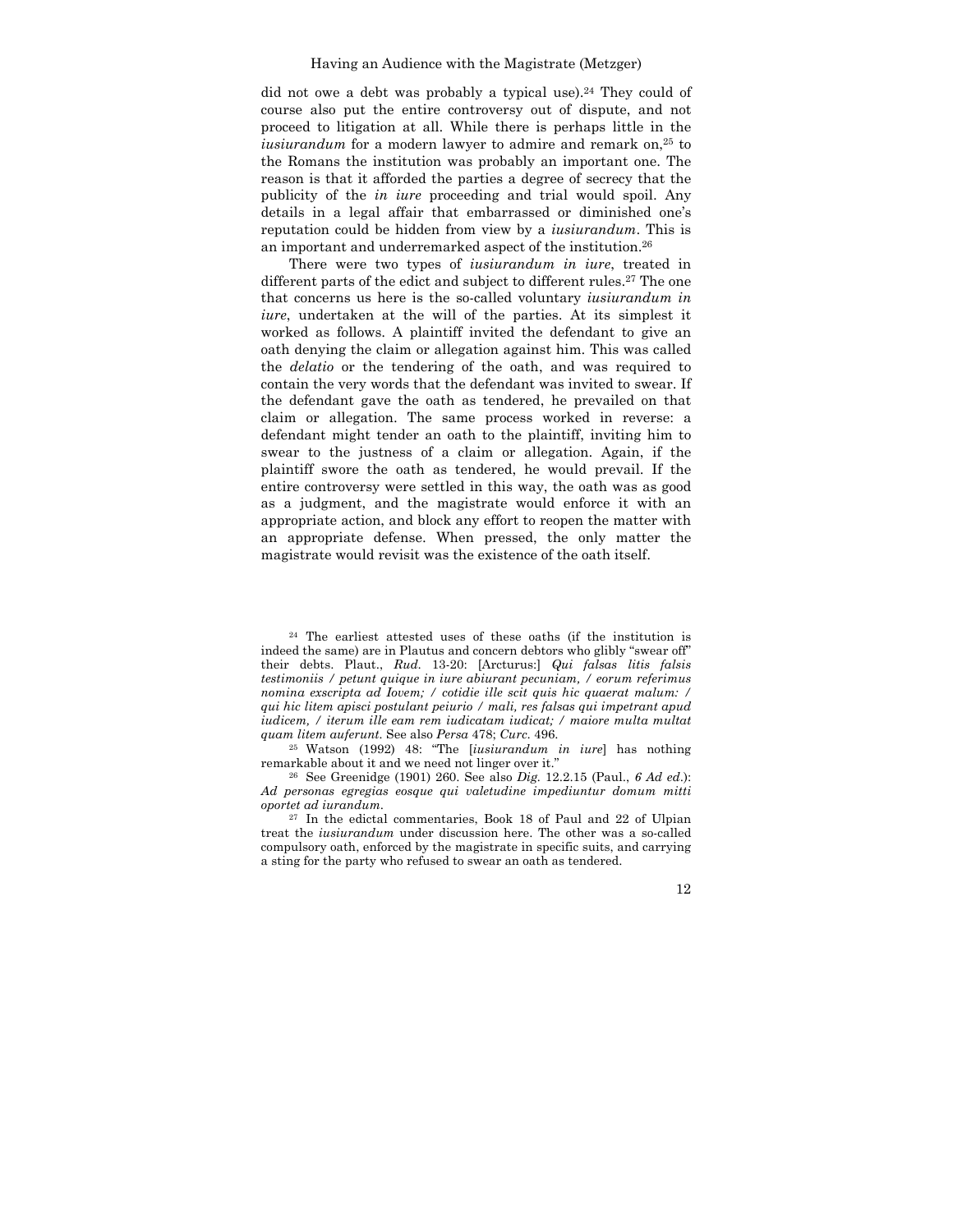The document given below is one of a pair of oath documents from Puteoli, both dated 49 CE.28 The surviving portions of our document record the *tendering* of an oath; its companion, inscribed in the same hand some weeks after the first document, describes the *swearing* of an oath. The documents appear to come from the same lawsuit, but whether they belong to the same oath is unclear.29 Discussion of the first of the documents is sufficient for our purposes.<sup>30</sup>

Cum ad vadimonium ventum esset, quod haberet Gaius Sulpicius Cinnamus cum Lucio Patulcio Fortunato, et Gaius Sulpicius Cinnamus diceret se paratum esse iurare, ita ut convenisset, si sibi HS 3,000 nummum darentur, Lucius Patulcius Fortunatus ei iusiurandum pecunia… detulit in foro apud statuam Matris Idaeae Magnae (*TPSulp*. 28) (49 CE)

When Gaius Sulpicius Cinnamus had appeared to his bail, which he had with Lucius Patulcius Fortunatus, and Gaius Sulpicius Cinnamus said he was ready to swear, as it had been agreed, if 3,000 sesterces were given to him, Lucius Patulcius Fortunatus tendered to him an oath… money… in the forum by the statue of Mater Idaea Magna.

The following is what the document appears to describe. Cinnamus is the defendant, and Fortunatus is the plaintiff.31 Cinnamus is indicating his willingness to give an oath: he is "prepared to swear."32 The particular matter to which Cinnamus is prepared to swear is not preserved, though on our understanding of this institution, the oath would fall to his benefit. This latter fact, and the fact that Cinnamus is defendant, makes it rather puzzling that, as a condition to giving the oath,

which describes an oath with the timing reversed. The party who intends to swear indicates his willingness to do so (*cum paratus esset adversarius iurare*) and his opponent tenders. The oath itself is said to be "remitted" in this instance. If this is indeed what is described in our document, as Camodeca (1990) 94, states, then Cinnamus will not have been required to swear the oath in order for the settlement to be complete.

<sup>28</sup> *TPSulp*. 28, 29. See Camodeca (1990) 93-96. 29 Wolf (2001) 103.

<sup>30</sup> The text is a composite of Camodeca (1990) 93-94; Wolf (2001) 105; Camodeca (2000) 183-184. It is in the later of his readings that Camodeca gives *in [foro apu]d statuam [Matris Ida]eae magnae*. The tablet is a diptych; the second tablet is badly preserved.<br><sup>31</sup> Compare Gröschler (2004) 124-125. But see Metzger (2007) 189-

<sup>190</sup> note 12. 32 There is an echo here of a text of Paul (*Dig.* 12.2.6 [*<sup>19</sup> Ad ed*.]),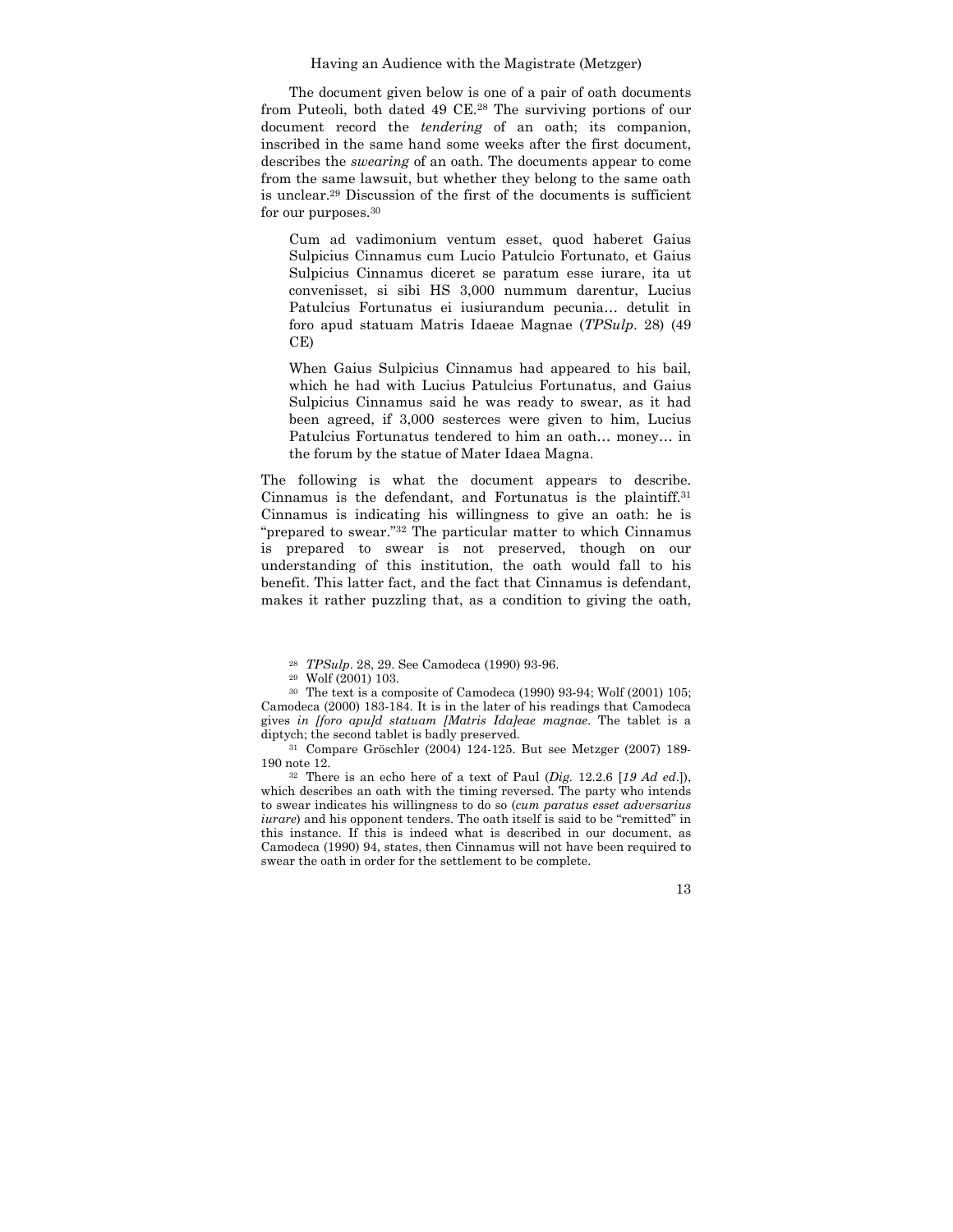Cinnamus must receive 3,000 sesterces, perhaps from Fortunatus. The matter of the 3,000 sesterces remains a mystery.<sup>33</sup>

For present purposes what matters is (1) *when* these events took place, and (2) *where* they took place. The principal clue for the time of the events is the opening: *Cum ad vadimonium ventum esset, quod haberet Gaius Sulpicius Cinnamus cum Lucio Patulcio Fortunato*. As already discussed, a *vadimonium* was a promise by a defendant, and ordered by a magistrate, to reappear on some future occasion for a continuation of the first phase. The defendant Cinnamus has therefore made some earlier appearance in the first phase, perhaps several such appearances. The opening words, in fact, use a formula that is familiar from other Puteoli documents (*vadimonium quod* X *haberet cum* Y34), a formula which records that X, the defendant, has indeed met the appointment he promised to Y, the plaintiff, and protects the defendant from a claim of recalcitrance. Thus our document attests both Cinnamus meeting his *vadimonium*, and Fortunatus tendering an oath, both events taking place after the lawsuit is well underway.35

The place or places at which the events occurred can be partly reconstructed. It is well known from the epigraphic evidence from Herculaneum and Puteoli, and from some literary sources as well, that a defendant who promised by *vadimonium* to return on some day in the future would ordinarily promise to appear at some landmark (an altar, a statue, a mural), rather than directly at the magistrate's tribunal.36 In Puteoli, the most common meeting

33 Humbert offers two alternative solutions; the first of these posits that there is some relation between the parties, other than which is treated in the oath, that explains the 3,000 sesterces; e.g., Cinnamus is Fortunatus' creditor. See Humbert (2000) 124. The second alternative assumes that the two oath tablets are related, which a cautious interpretation would exclude. See above note 29 and accompanying text,

and the discussion in note 32.<br><sup>34</sup> See *TPSulp*. 18, 20, 21: so-called *testationes sistendi*.<br><sup>35</sup> This latter point — that the suit is underway at the time the events took place  $-$  is a matter of some small debate. Certain writers, who adhere to the view that a plaintiff used the *vadimonium* to bring a defendant to his first appearance *in iure* (see the discussion in note 7 above), would interpret these events as preliminary to the lawsuit. See Humbert (2000) 122-124 and Camodeca (2000) 183-184, and the discussion at Metzger (2007).<br><sup>36</sup> See Metzger (2005) 16-17; the reasons for the practice are

discussed ibid., 53-54. The most obvious reason is perhaps the intolerable crowds it would create if parties and their witness converged on the magistrate at the same time. The evidence for the practice is discussed extensively in Cloud (2002). On the Herculaneum tablets specifically, see also Bablitz (2007) 20-21.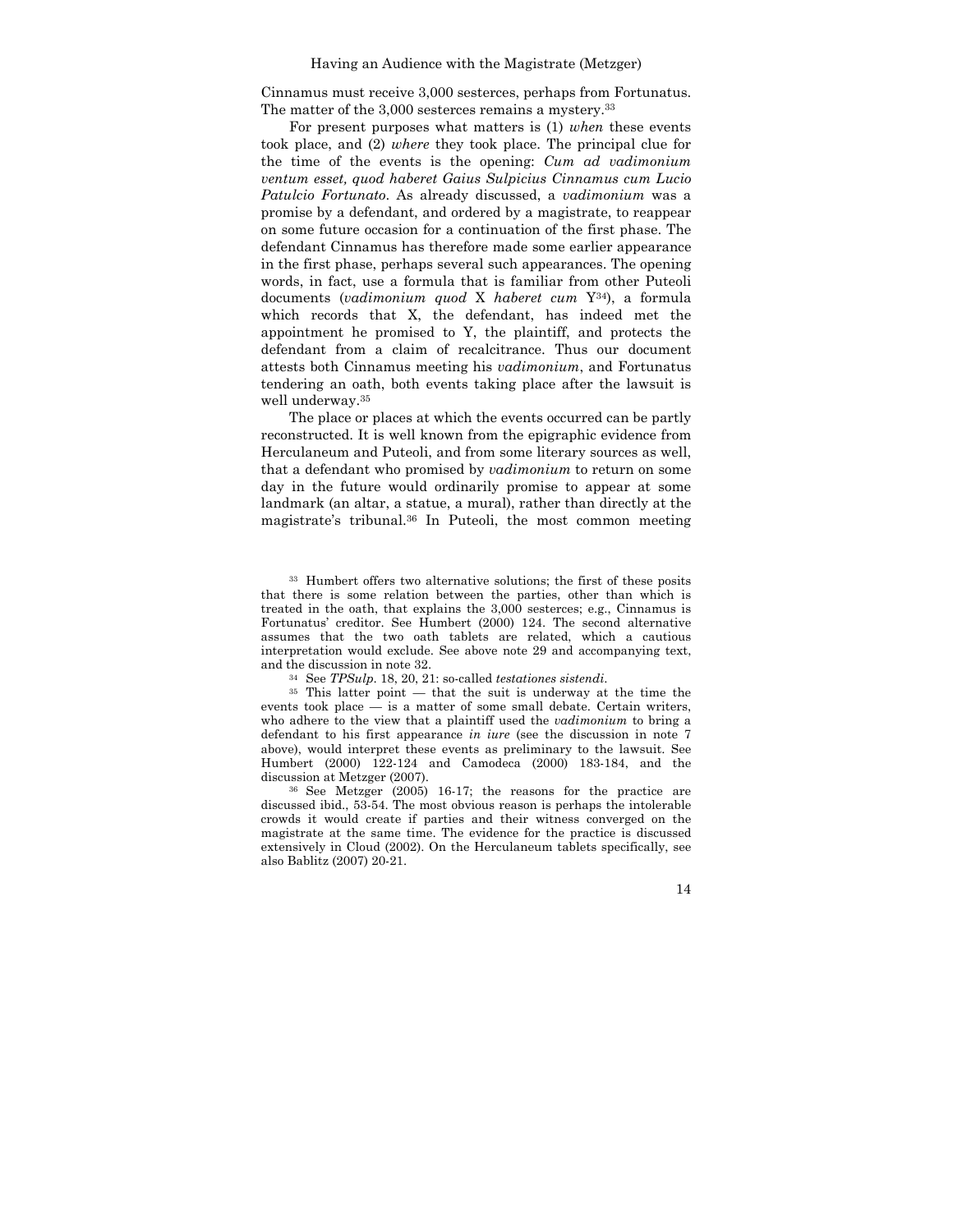place named in the surviving documents is *in foro ante aram*  [*Augusti*] *Hordionianam*. 37 No meeting place is named in the document under discussion, though the place at which the tendering of the oath took place (reconstructed by Camodeca: *in foro apud statuam Matris Idaeae Magnae*, not otherwise known) is indeed mentioned. One supposes that the location of the parties' meeting, and the location of the oath-tendering, are not the same location, if only because the first of these locations would be crowded with other litigants, themselves meeting their bail, and because parties who participate in a voluntary *iusiurandum in iure* would, in many cases, value their privacy. In any event, Cinnamus and Fortunatus are settling their lawsuit, or some aspect of it, outside the magistrate's presence.

The lesson of this document is clear. The parties are in the middle of litigation, having commenced the first phase of the lawsuit on some earlier occasion, and having met, on the day, in compliance with a compulsory order to reappear. They are nevertheless conducting their business by themselves, outside the presence of the magistrate. Their oath is intrinsic to their litigation. The magistrate will not allow Fortunatus to reopen the matter to which Cinnamus has sworn. This is not a "private transaction," notwithstanding its location.

# *Conclusion*

Earlier writers on Roman procedure were handicapped by the scarcity of the evidence. The *Digest* is our principal source for the classical law, and it was systematically stripped of procedure by Justinian's compilers. What remained behind were little "islands" of institutions, like *editio*, *interrogatio*, and *iusiurandum*. It seemed to early writers that anything procedural worth remarking on was taking place *in iure*; this is how the priorities of the Roman jurists made themselves felt in modern scholarship. Thus the proceedings *in iure* came to be equated with the entirety of the first phase, and the fiction arose that a suit commonly passed from *in ius vocatio* to *formula* largely uninterrupted. New evidence has allowed us to appreciate that the first phase took place both in and out of the magistrate's court. It was a far less orderly, and a far more sprawling affair, than earlier writers appreciated.

<sup>37</sup> *TPSulp*. 1, 1 bis, 2, 3, 4, 5, 6, 7, 8, 9?, 10, 11.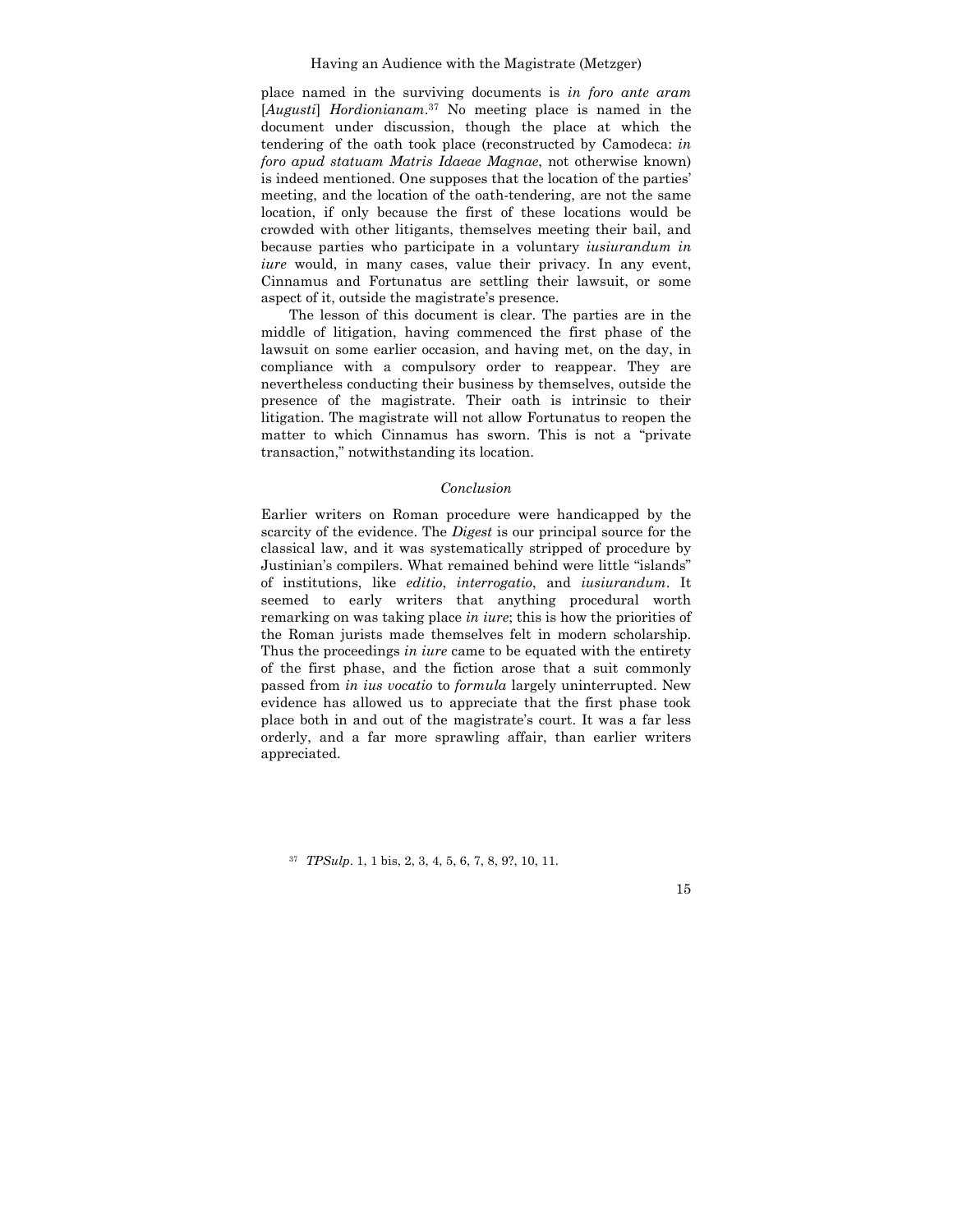### *Bibliography*

- Arangio-Ruiz, Vincenzo (1935). *Cours de droit Romain (Les actions)*. Naples: Jovene.
- Bablitz, Leanne (2007). *Actors and Audience in the Roman Courtroom*. London and New York: Routledge.
- Barreiro, Alejandrino Fernández (1999). *Estudios de derecho procesal civil romano*. Coruña: Universidade da Coruña.
- Bürge, Alfons (1995). "Zum Edikt *De edendo*." *Zeitschrift der Savigny-Stiftung für Rechtsgeschichte. Romanistische Abteilung* 112: 1-50.
- Buti, Ignazio (1984). *Il "praetor" e le formalità introduttive del processo formulare*. Naples: Jovene.
- Camodeca, Giuseppe (ed.) (1999). *Tabulae Pompeianae Sulpiciorum (TPSulp.). Edizione critica dell'archivio puteolano dei Sulpicii*. Roma: Quasar.
- $(2000)$ . "Per un primo aggiornamento all'edizione dell'archivio dei Sulpicii (TPSulp)." *Cahiers du Centre Gustave Glotz* 11: 173-191.
- Cannata, Carlo Augusto (1982). *Profilo istituzionale del processo privato Romano. 2. Il processo formulare*. Turin: G. Giappichelli.
- Cervenca, Giuliano (1983). *Il processo privato romano. Le fonti*. Bologna: Pàtron.
- Cloud, Duncan (2002). "The Pompeian Tablets and Some Literary Texts." In Paul McKechnie (ed.). *Thinking Like a Lawyer: Essays on Legal History and General History for John Crook*. Leiden: Brill, 231-246.
- Crawford, Michael (ed.) (1996). *Roman Statutes.* London: Institute of Classical Studies.
- González, Julian (1986). "The Lex Irnitana: A New Copy of the Flavian Municipal Law." *Journal of Roman Studies* 76: 147- 243.
- Greenidge, Abel Hendy Jones (1901). *The Legal Procedure of Cicero's Time*. Oxford: Clarendon Press.
- Gröschler, Peter (2004). "Der Eid in TPSulp. 28 und 29." *Zeitschrift der Savigny-Stiftung für Rechtsgeschichte. Romanistische Abteilung* 121: 110-128
- Harries, Jill (2007). Review of Metzger (2005). *Journal of Roman Studies* 97: 293.
- Humbert, Michel (2000). "À propos du *iusiurandum* de T Sulp. 28 et 29: aveu d'*iniuria* ou défense, par un serment décisoire, à une action entachée de *calumnia*?" *Cahiers du Centre Gustave Glotz* 11: 121-129.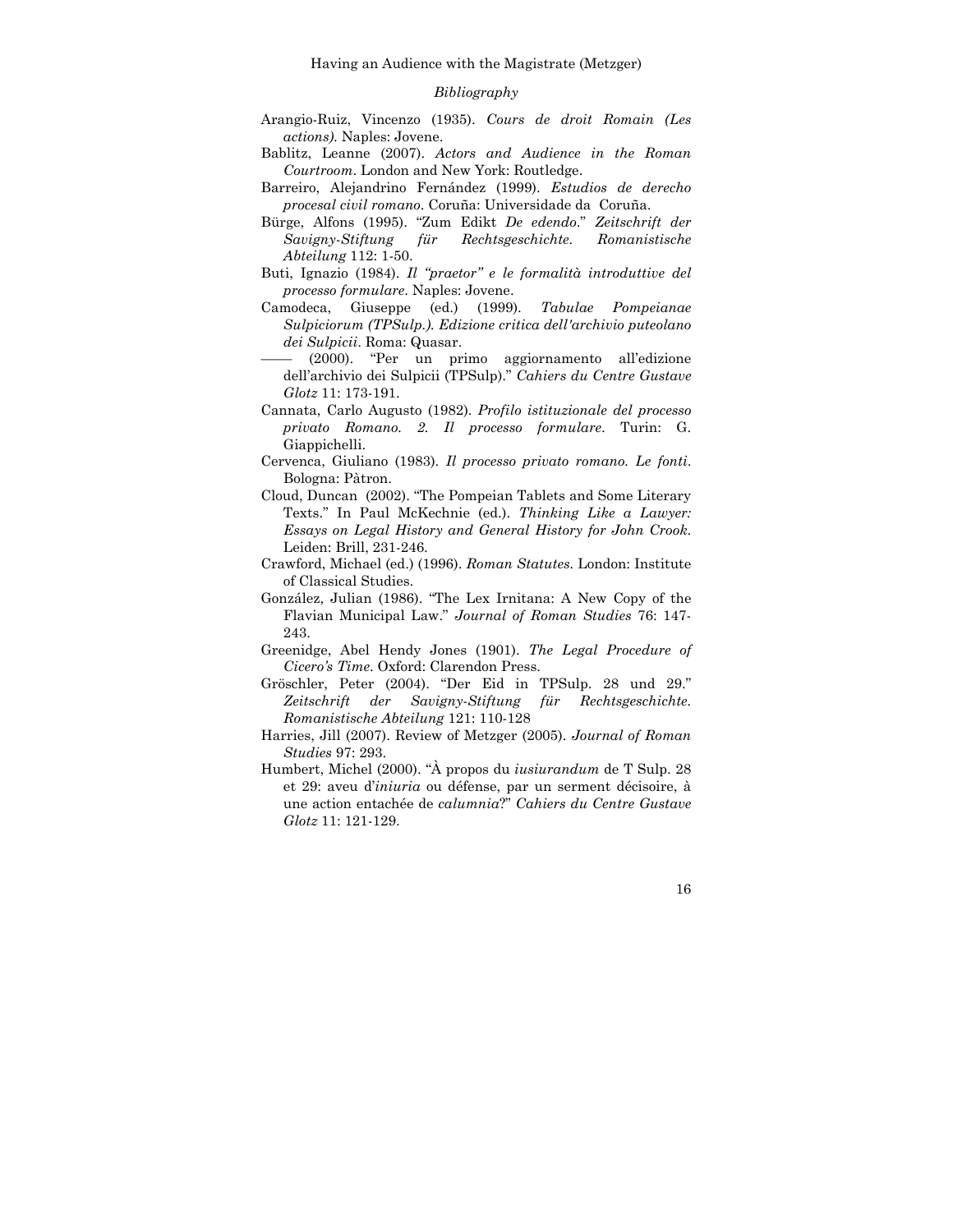- Jahr, Günther (1960). *Litis Contestatio. Streitbezeugung und Prozeßbegründung im Legisaktionen- und im Formularverfahren*. Graz: Böhlau.
- Kaser, Max and Karl Hackl (1996). *Das römische Zivilprozessrecht*. (Handbuch der Altertumswissenschaft 10.3.4). 2nd ed. München: C.H. Beck.
- Kelly, John Maurice (1966). *Roman Litigation*. Oxford: Clarendon Press.
- Lamberti, Francesca (1993). Tabulae Irnitanae*. Municipalità e* ius Romanorum. Napoli: Jovene.
- Lenel, Otto (1894). "Die Form der Litiscontestation im Formularprozess." *Zeitschrift der Savigny-Stiftung für Rechtsgeschichte. Romanistische Abteilung* 15: 374-392.
- –––– (1927). *Das Edictum Perpetuum*. 3rd ed. Leipzig: B. Tauchnitz.
- Lintott, Andrew (2002). "Freedmen and Slaves in the Light of Legal Documents from First-Century A.D. Campania." *Classical Quarterly* 52: 555-565.
- Metzger, Ernest (2001). Review of Camodeca (1990). *Journal of Roman Studies* 91: 234-236.
- –––– (2005). *Litigation in Roman Law.* Oxford: Oxford University Press.
	- –––– (2007). "Lawsuits in Context." In John Cairns and Paul du Plessis (eds.). *Beyond Dogmatics. Law and Society in the Roman World*. Edinburgh: Edinburgh University Press, 187- 205.
- Meyer, Elizabeth A. (2004). *Legitimacy and Law in the Roman World:* Tabulae *in Roman Practice and Belief*. Cambridge: Cambridge University Press.
- –––– (2008). Review of Metzger (2005). *Classical Philology* 103: 99-105.
- Platschek, Johannes (2001). "Vadimonium Factum Numerio Negidio." *Zeitschrift für Papyrologie und Epigraphik* 137: 281- 291.
- Robinson, O.F. (2006). Review of Metzger (2005). *Classical Review*  56: 435-437.
- Rowe, Greg (2001). "Trimalchio's World." *Scripta Classica Israelica* 20: 225-245.
- Scott, Helen (2007). Review of Metzger (2005). *Cambridge Law Journal* 66: 234-236.
- Seidl, Erwin (1962). *Römische Rechtsgeschichte und römisches Zivilprozessrecht*. Cologne: Carl Heymann.
- Talamanca, Mario (1990). *Istituzioni di diritto romano.* Milano: Giuffrè.